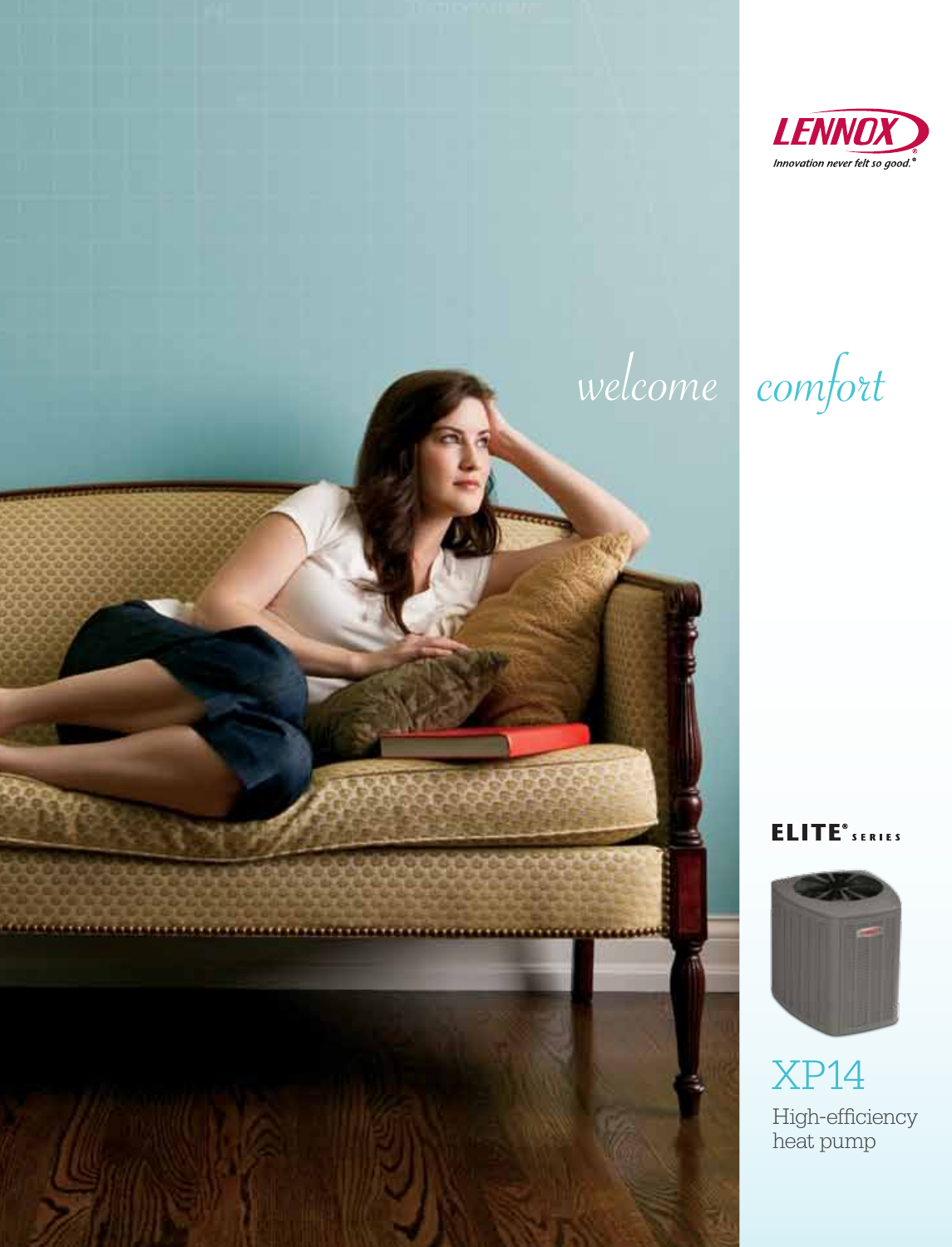## The ideal solution inside and out.

The Elite® Series XP14 heat pump brings reliable comfort to your home environment, and then does even more, putting energy efficiency to work to help lower your utility bills. Featuring a precision-engineered scroll compressor, the XP14 performs quietly and efficiently on the hottest summer days, and provides ideal warmth when the weather turns colder. So every minute you spend inside with your family feels just right.

You'll welcome the savings that come with the XP14's energyefficient design. And you'll appreciate the smooth, quiet operation made possible by its precision-balanced direct-drive fan and special compressor sound-dampening system.



### Reliability you can count on, when it counts the most

The XP14 represents Lennox' ongoing commitment to deliver the highest possible level of dependability. Extensive lab testing ensures maximum performance and strict adherence to standards of excellence.

### Peace of mind

The XP14 comes with a 10-year limited warranty on the compressor and a 5-year limited warranty on all remaining covered components.\*

### Money-saving energy efficiency

With efficiency ratings up to 16.50 SEER and 9.50 HSPF\*\*, the XP14 can save you hundreds of dollars each year on utility bills, compared to older or conventional units.



*SEER stands for "Seasonal Energy Efficiency Ratio" and is a measure of the cooling efficiency of heat pumps. The higher the SEER, the greater your energy savings. Typical SEER ratings start at 13.00, but the XP14 carries ratings as high as 16.50. HSPF stands for "Heating Seasonal Performance Factor" and is a measure of the heating efficiency of heat pumps.*

Savings chart compares the 5-year savings you can expect from a 16.50 SEER and 9.20 HSPF heat pump vs. existing equipment with a 10.00 SEER/6.80 HSPF and industry-standard equipment with a 13.00 SEER/7.70 HSPF rating. The regions used to calculate household fuel and utility costs reflect a cross-section of cities in the U.S. In addition to geography, cooling costs indicated are based on 3-ton capacity specifications for DOE heating region 4, with 800 cooling hours, 2,250 heating hours per year and 11.62 cents per kWh (Source: EIA National average electric rate – Rolling 12 months ending in July, 2009). Your actual costs may vary depending on the weather, local fuel rates, system settings and your personal lifestyle.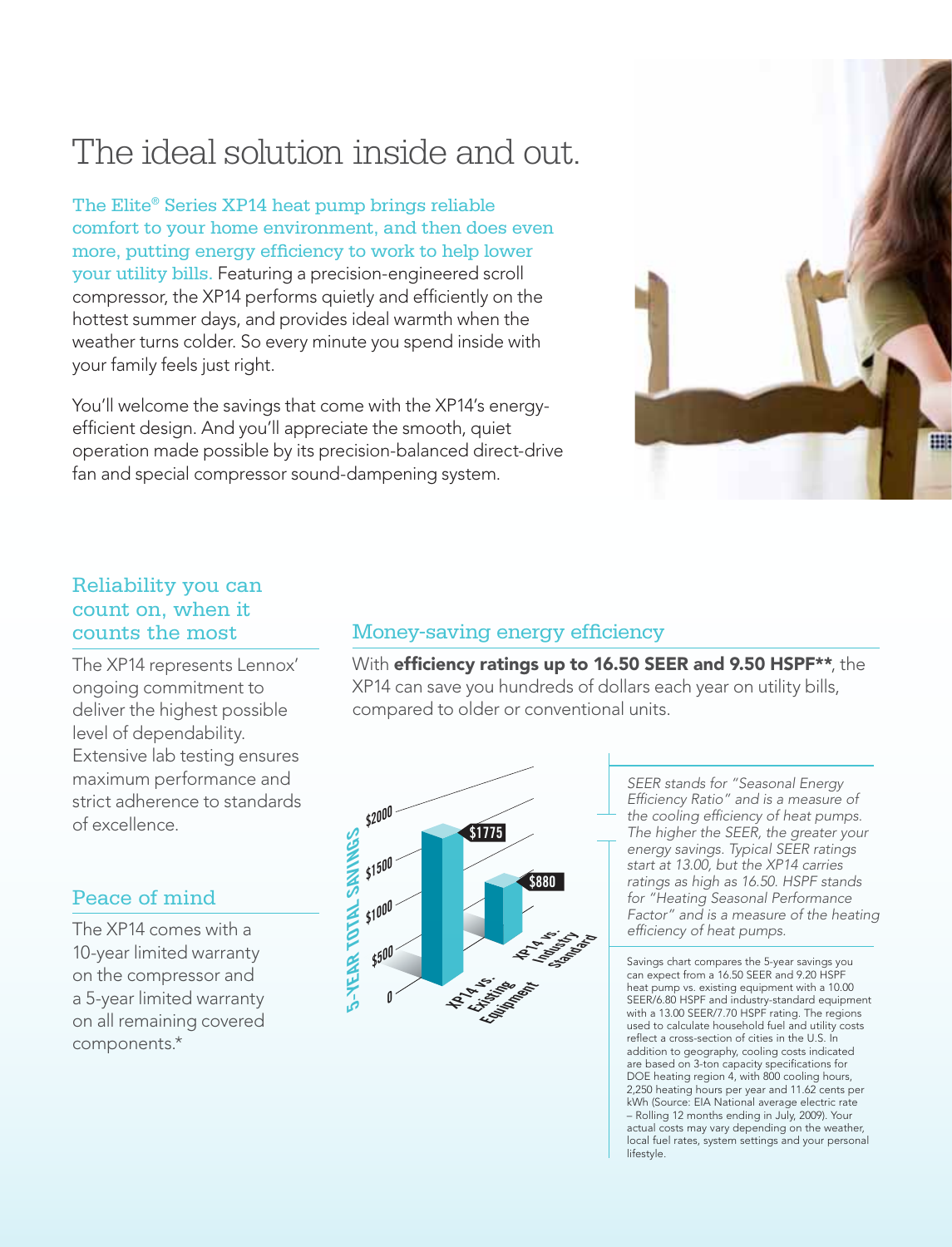# welcome every day in ideal



### Enhanced comfort on extra-cold days



The XP14 can reach yet another level of comfort and energyefficient performance when combined with a Lennox® gas

furnace in one dual-fuel system. Your heat pump will provide cooling and warming on mild days, but on extremely cold days, the gas furnace takes over to maintain maximum comfort. Your dealer, using your location and other factors, will determine the temperature at which your system will switch from electric to gas. This helps ensure that your home is always comfortable regardless of the weather outside.

### A friendlier refrigerant



The XP14's scroll compressor uses the chlorine-free R-410A

refrigerant, which meets the U.S. EPA's most stringent environmental guidelines. Lennox was one of the first HVAC manufacturers to develop R-410A as an alternative to R-22 (freon).

### Allergy relief on warm days



The XP14 is designed to Humiditrol. work with the Humiditrol® whole-home dehumidification

system.\*\*\* Patented Humiditrol technology helps reduce humid conditions in the home, lessening the potential for mold and mildew growth.



*The XP14 may be eligible for government tax credits, as well as rebate programs from local utility companies. Please consult your tax advisor for more detailed information.* 



*The XP14 has earned the ENERGY STAR® label, which means it meets or exceeds guidelines set forth by the U.S. Environmental Protection Agency.*



*Choosing an ENERGY STAR® qualified product like the XP14 can improve your comfort, while also helping you save energy and money. For other ways to make your home more efficient, visit ItPaystoLiveSmart.com.*

\*Applies to residential applications only. See actual warranty certificate for details.

\*\*Actual system efficiency may vary depending on the exact system match. Efficiencies are representative of a single AHRI matched combination.

\*\*\*Must be accompanied by either a variable speed air handler or furnace and the ComfortSense® 7000 Series touchscreen thermostat.